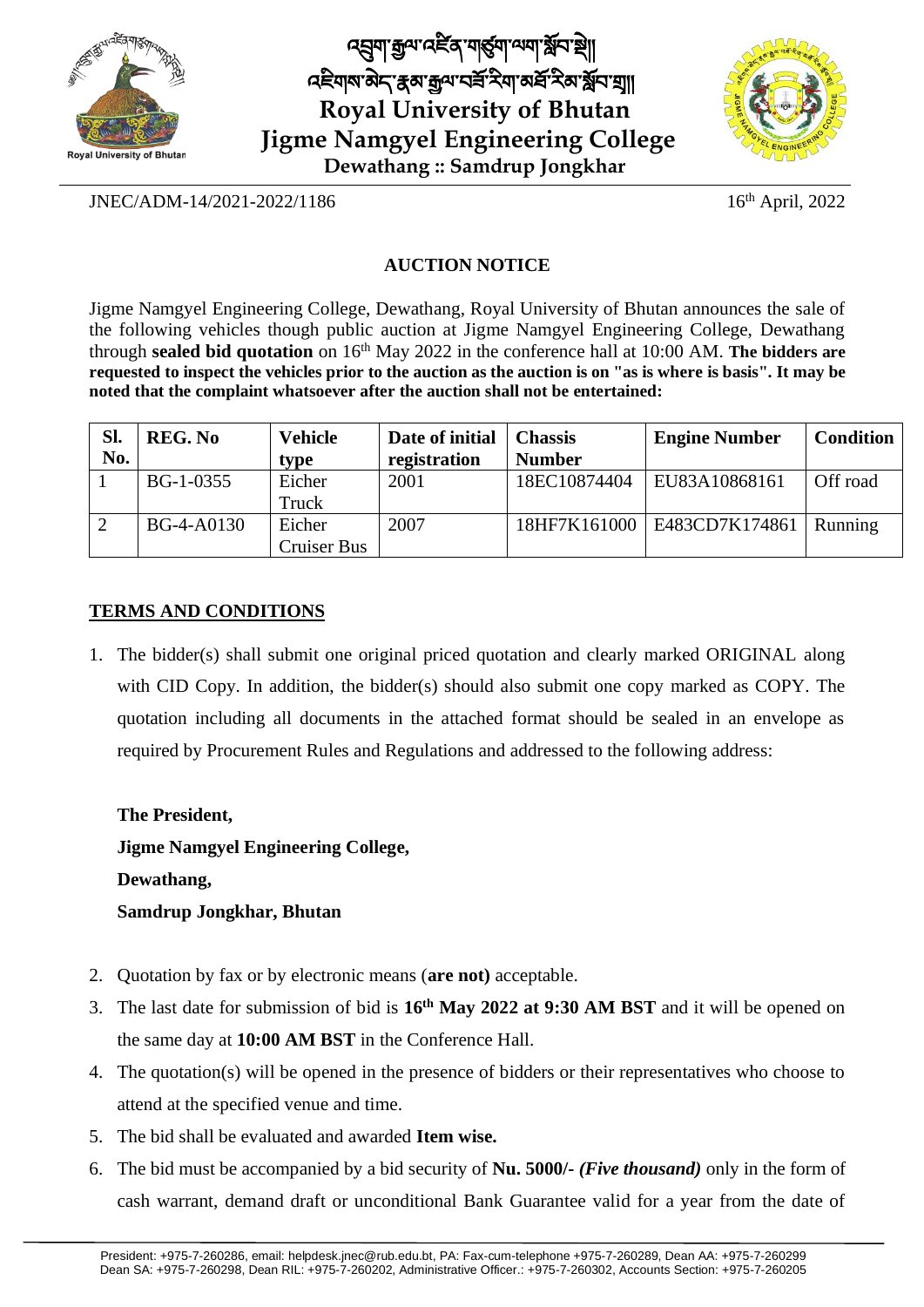

**Royal University of Bhutan Jigme Namgyel Engineering College Dewathang :: Samdrup Jongkhar** ব্র্মুনা ক্রুন্স বর্ধর মার্কুনা অনা স্থান শ্রী འཇིགས་མྡེད་རྣམ་རྒྱལ་བཟློ་རིག་མཐློ་རིམ་སློབ་གྲྭ།།



opening and must be addressed to the President, Jigme Namgyel Engineering College, Dewathang, Samdrup Jongkhar, Bhutan. **Any bid not accompanied by bid security shall be treated as nonresponsive.**

- 7. Bidders not fulfilling the terms prescribed shall be considered as non-responsive and the Bid shall be rejected.
- 8. The highest bidder, whose bids are accepted will have to deposit/pay 25% of the auctioned value within 3 days from the opening date and the balance amount within 10 (ten) days from the day of auction, failing which accepted bid will be cancelled and the earlier deposits forfeited.
- 9. The earnest money of the highest bidder will be retained until the auction is completed as security deposit. The earnest money of unsuccessful bidder will be refunded immediately upon completion of the auction.
- 10. The highest bidder whose bid will be accepted by the auction committee will have to take delivery of the item at their own cost within 10 (ten) days from the date of the auction against full payment of auctioned value (cash or demand draft drawn in favour of the President, Jigme Namgyel Engineering College, Royal University of Bhutan). Failure to do so will result in the forfeiture of the deposit.
- 11. The change of ownership for vehicle should be done within 15 days as per RSTA rule and all applicable costs associated with the ownership transfer will have to be borne by the bidder. The College will not be responsible for any items that have been paid for, but not lifted within one month from the date of the auction.
- 12. The auction committee reserves the right to accept/reject the bid on the spot or at any subsequent date. In case of any dispute or problem with regards to the auction the decision of the committee will be final and binding.
- 13. It will be assumed that interested parties bidding for items have inspected the lots prior to the auction and that the bid offered is at their own liberty and judgment. No complaint will be entertained at a later date.
- 14. **In case of any dispute, the matter shall be referred to the Office of the President, Jigme Namgyel Engineering College and his decision will be final and binding.**

## **The rate I would like to quote for Eicher Truck:**

**Nu………………………… (in words)……………………………………….**

**The Rate I would like to quote for the Eicher Cruiser Bus:**

**Nu………………………….(in words)……………………………………….**